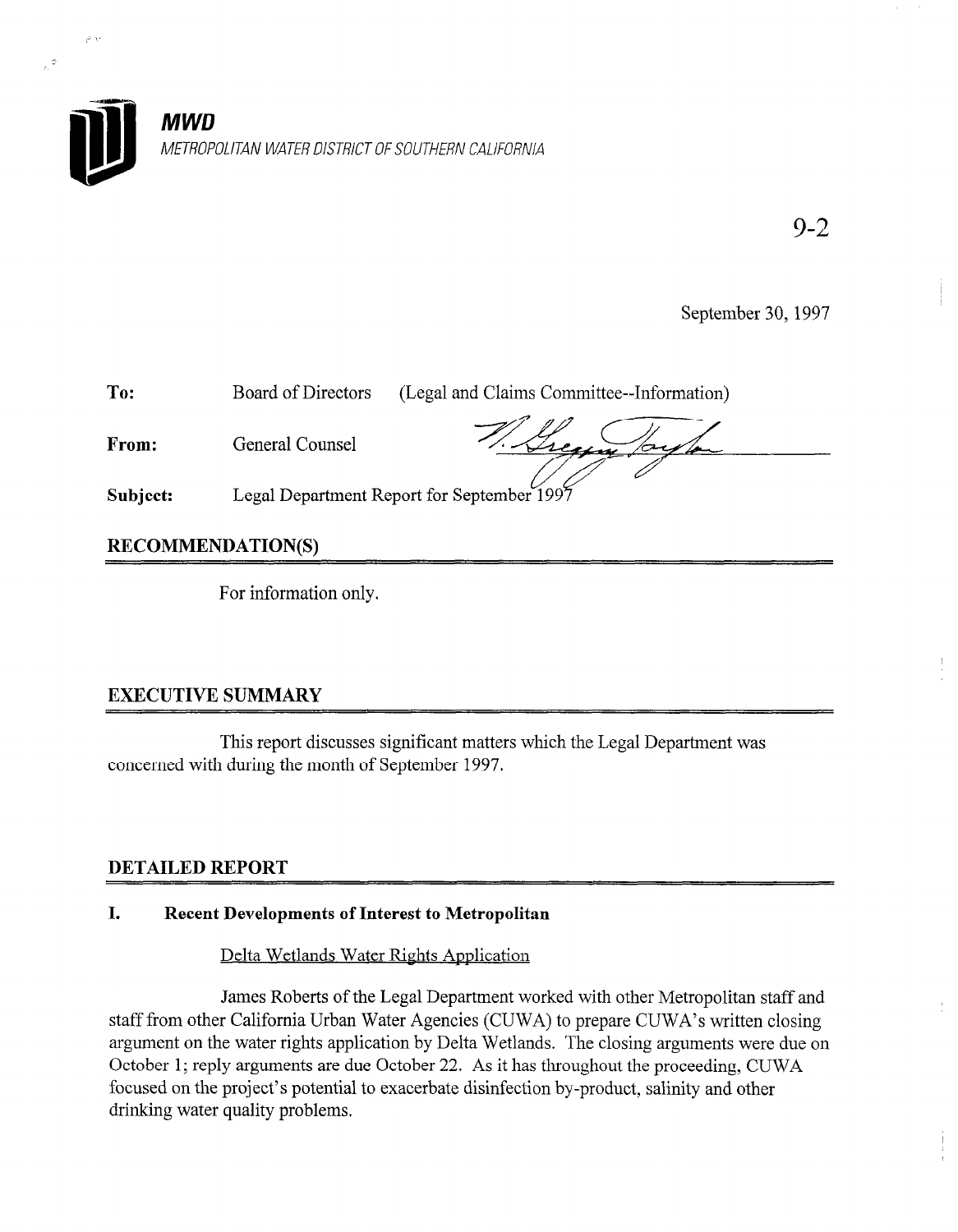$\mathcal{L}_{\mathrm{eff}}$ 

#### Delta Wetlands Properties y. California Dept. of Fish and Game

Delta Wetlands filed this petition for writ of mandate in the Sacramento Superior Court on August 26, 1997. Pursuant to its authority under the California Endangered Species Act, Fish and Game has adopted a Biological Opinion which concludes that Delta Wetlands' proposed island reservoir project in the Delta will jeopardize certain listed fish species. Fish and Game then participated in Delta Wetland's application proceeding and urged the State Board to adopt additional operational constraints to mitigate for this jeopardy. In this action, Delta Wetlands argues that the Biological Opinion does not comply with the substantive and procedural requirements of the CESA and, if followed, would make its project infeasible. The petition requests the court to set aside Fish and Game's Biological Opinion and to determine that the State Board is not required to adopt the opinion's measures as permit conditions in any water rights permit issued to Delta Wetlands.

# II. Litigation to Which Metropolitan is a Party

#### MWD v. All Persons Interested (Wheeling Rates Validation Action)

Judge Kay denied the Environmental Defense Fund's (EDF) request to join in this litigation on September 16, 1997. Metropolitan had opposed EDF's request. At the same hearing, the judge allowed the Chemehuevi and Quechan Indian Tribes, Inyo-Mono County Farm Bureau and Cadiz Land Company to join in the action as defendants. Metropolitan had agreed not to oppose the request of these parties. Metropolitan also agreed to the court's request to move the trial date four weeks to November 7, 1997 to accommodate the new parties. Finally, the court granted Metropolitan's request to designate a "Liaison Counsel" to coordinate ing court granted briefing and briefing and brightance and the mason countries to coordinate scribed in growth, the court of discovery. The court is more fully described in a letter of the General Counsel to the General Scope of discovery. The court's order is more fully described in a letter of the General Counsel to the Board of Directors dated September 19, 1997.

#### Southwest Center for Biological Diversity v. U.S. Bureau of Reclamation

Plaintiff has filed an appeal from the trial court's decision which denied plaintiff's request to require the Bureau of Reclamation to lower Lake Mead to protect habitat of the southwestern willow flycatcher and to invalidate United States Fish and Wildlife Service's Biological Opinion for the Bureau of Reclamation's water and power operations on the Lower Colorado River. The Biological Opinion includes an incidental take authorization that authorizes the Bureau to continue its operations despite the fact that it may "take" listed species as an incidental effect of those operations. Plaintiff also is seeking an expedited hearing on the appeal; Metropolitan and other parties have filed oppositions to that request.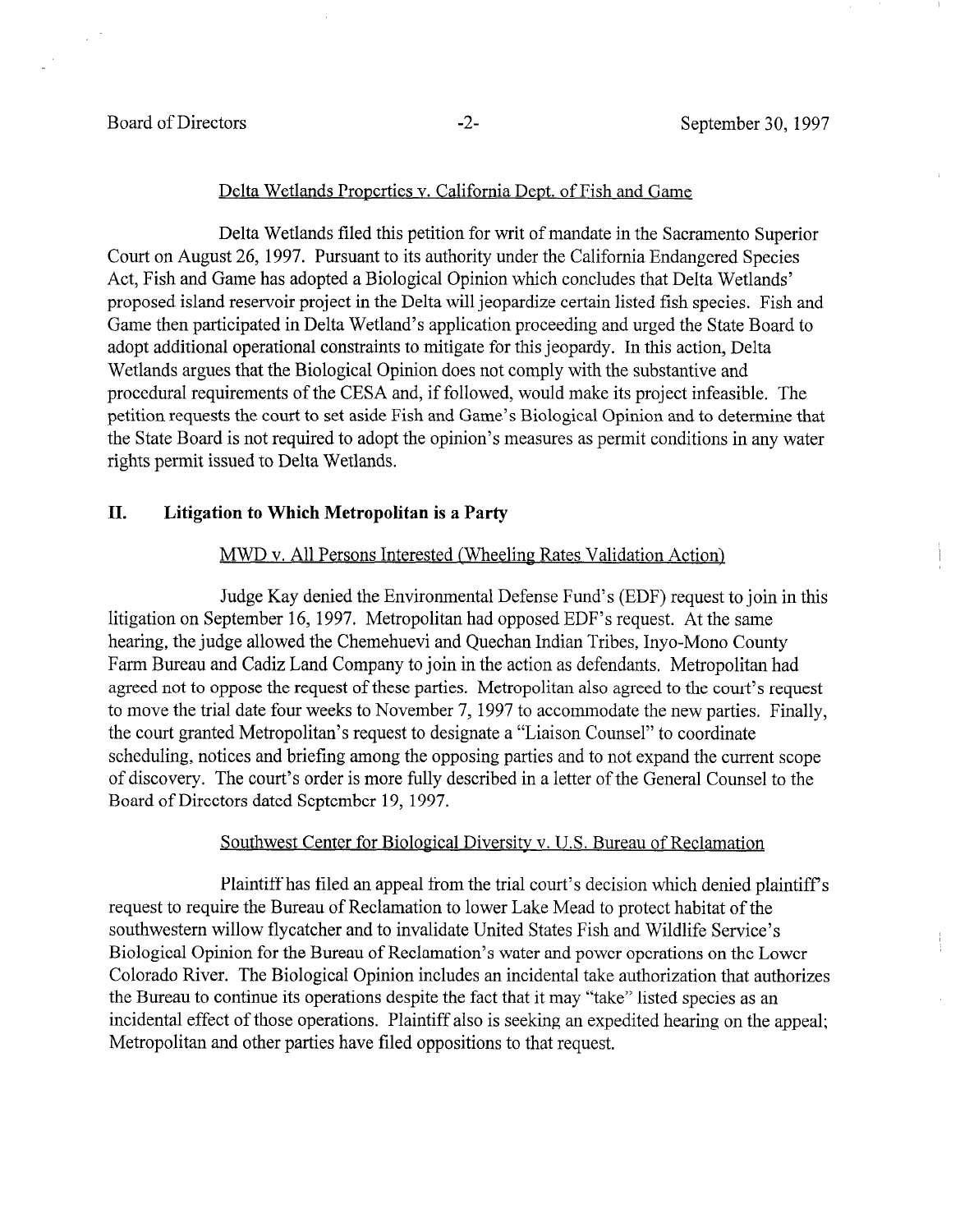#### CTSI Corporation v. MWD

Pursuant to the Board's authorization, given at its September 10, 1997 meeting, the parties have agreed to and consummated a settlement whereby each party will dismiss its complaint, and waive all costs in these proceedings. In addition, the District has agreed to send two memoranda, one to Conservation Branch staff and the other to member agency General Managers, confirming the District's ongoing policy of remaining neutral with regard to member agency vendor selection. This litigation arose out of the District's Phase 3 Ultra Low Flush Toilet distribution contracts with its third-party vendor, CTSI Corporation. Upon termination of the contracts in early 1996, disputes between the parties led to charges by each that the other had breached the contracts. The matter was tried to a jury for more than four weeks in May, 1997, with each party claiming damages in excess of \$1,000,000. A verdict was rendered in favor of CTSI Corporation in the amount of \$149,222, but, upon motion, the trial court granted a new trial as to all issues, currently scheduled for February 4, 1998. The settlement between the parties vacates that trial date, and closes this matter.

# III. Resource Matters

### Havden v Fish and Game Commission

The California Fish and Game Commission has appealed the trial court's decision in this case that the Commission's special order authorizing the incidental take of Sacramento River spring run salmon (pending the current proceeding to determine whether to list the spring run under the California Endangered Species Act) was adopted in violation of the Administrative Procedure Act. The appeal automatically stays the trial court's order, allowing the special incidental take order to continue in effect pending resolution of the appeal. Plaintiffs have moved to have the Appeals Court dissolve the automatic stay, which would reinstate the trial court's order invalidating the special order pending appeal. That motion will be heard on October 7, 1997.

### Electric Industry Restructuring

On September 2, 1997, Metropolitan filed comments at the Federal Energy Regulatory Commission on the final filings by the California Independent System Operator and Power Exchange. We anticipate that FERC will issue a decision in October approving or modifying the tariffs and associated documents filed by the IS0 and PX, which action is necessary for a January 1, 1998 implementation. On September 17, 1997, Metropolitan filed a Motion for Leave to File Comments at FERC responding to the September 2 comments of the California Public Utilities Commission; the CPUC argued for prompt conversion of existing contract terms and conditions to those found in IS0 and PX tariffs and protocols.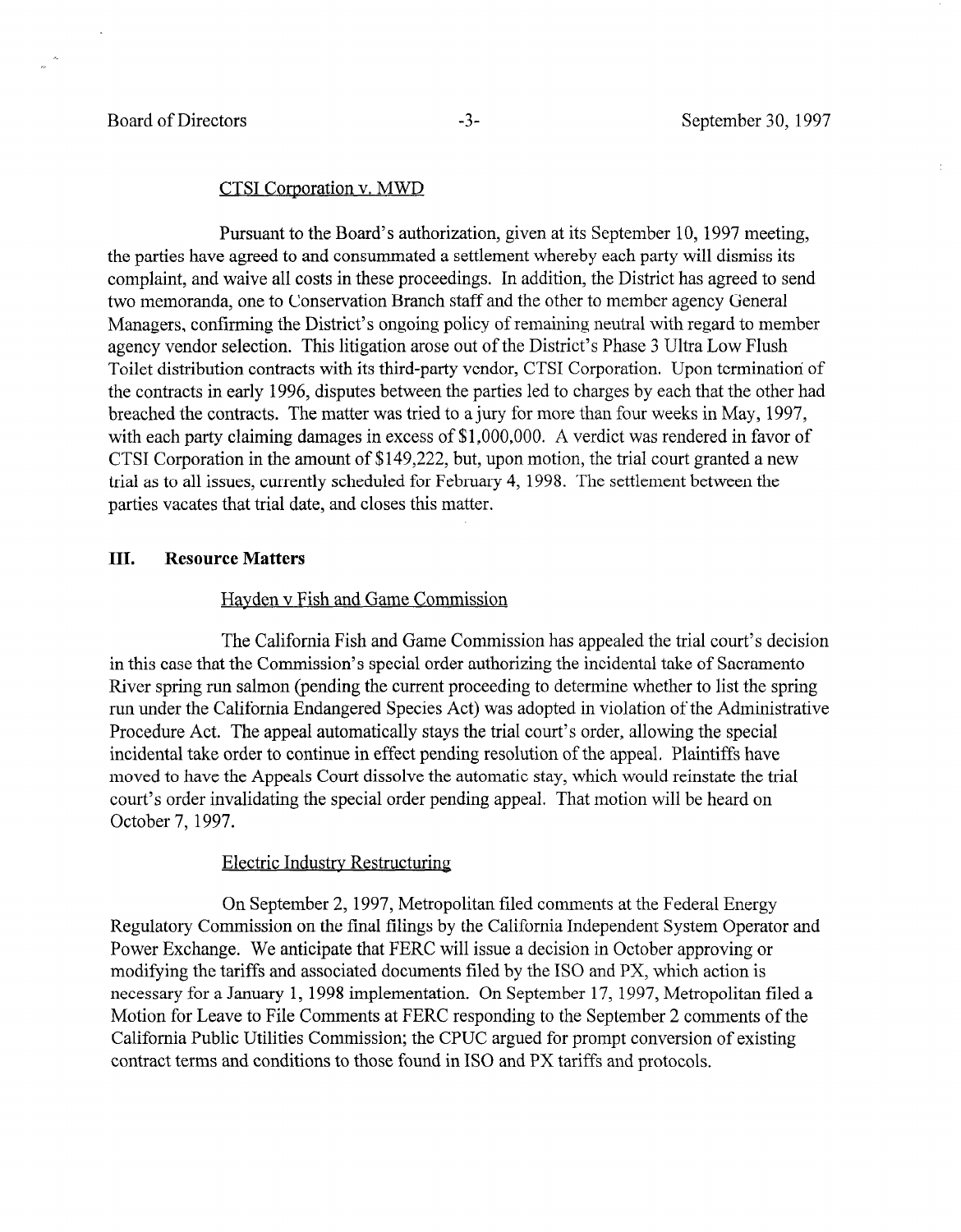## IV. Claims

None to report.

## V. Financing

The proposed program for investment of funds through time deposits in small banks within Metropolitan's service area, which is being presented to your Board this month, was structured based on input from Legal Department staff. The Legal Department will actively participate in the implementation of this program, if approved by your Board.

Legal Department staff are working with Bond Counsel to prepare the Proposed Eighth Supplemental Resolution to Metropolitan's Master Resolution for Water Revenue Bonds. The Eighth Supplemental Resolution has been prepared to authorize additional Water Revenue Bonds, and will be presented to your Board for consideration prior to year end. It is anticipated that the bonds will be authorized and issued in one or more series as funds are required for construction of the Eastside Reservoir Project, Inland Feeder and other projects in the Capital Improvement Program.

# VI. Legislative Matters

Governor signs legislation granting DFG authority to permit the incidental take of candidate, threatened, and endangered species

On September 26, 1997 Governor Wilson signed into law SB 879 which amends the California Endangered Species Act (CESA) to expressly authorize the California Department and Fish and Game (DFG) to issue a permit for the take of endangered, threatened, or candidate species so long as the take is incidental to otherwise lawful activities; the impacts of the taking are minimized and fully mitigated; and the permit applicant provides adequate funding to implement the necessary mitigation measures. The take permit cannot be issued if the DFG finds, based on the best scientific and other information, that the continued existence of the species would be in jeopardy. However, the required mitigation cannot be more than that which is roughly proportional in extent to the impact of the authorized taking. Where various mitigation measures are available, the required measures must maintain the permit applicant's objectives to the greatest extent possible and those measures must be capable of successful implementation. These limitations on mitigation clarify that the State continues to have the obligation to provide for the recovery of endangered and threatened species and cannot shift that responsibility to others simply because they need an incidental take permit.

The legislation also is important because of its provisions that "grandfather" all take permits that were issued prior to April 10, 1997. The legislation also provisionally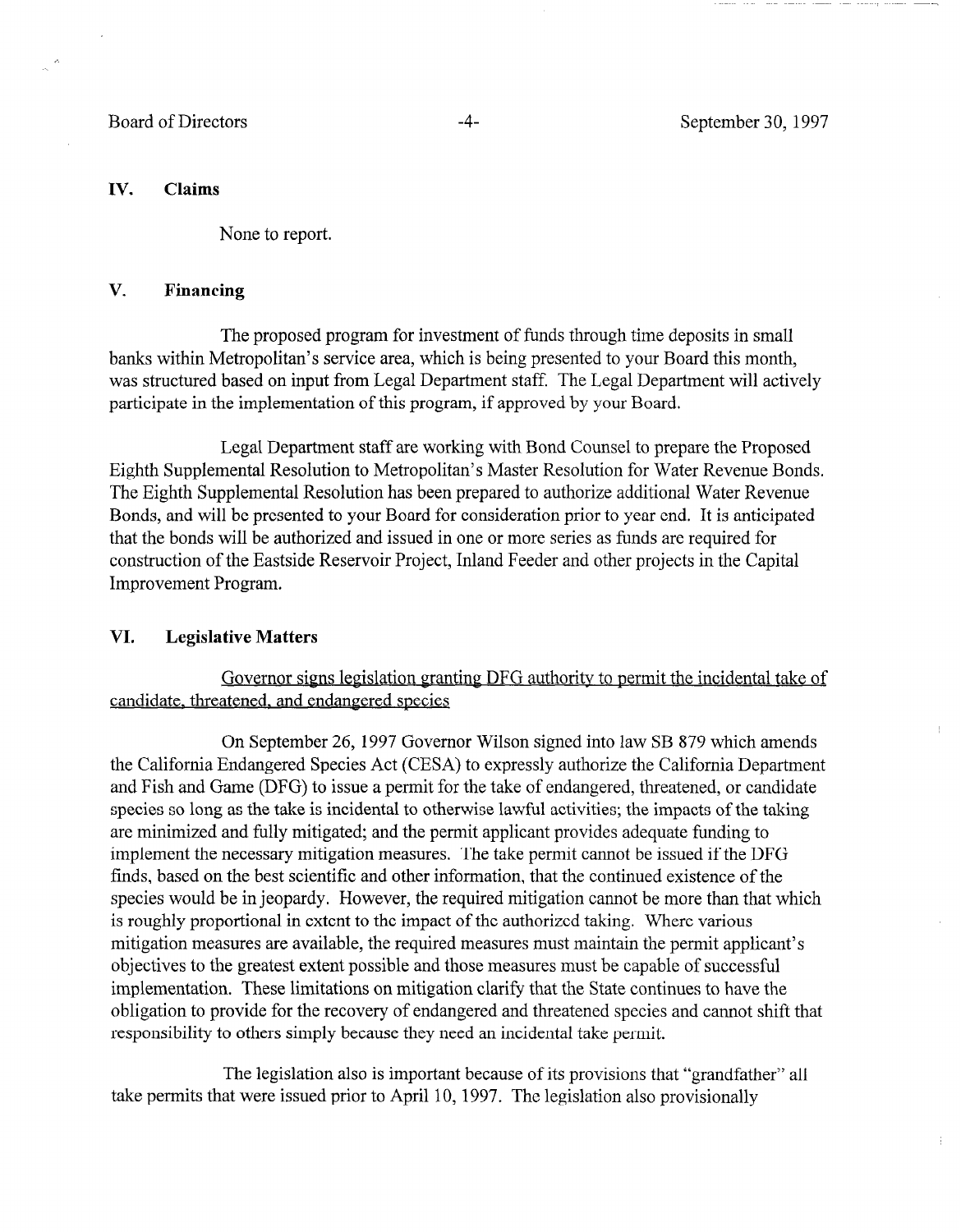DFG between April 10, 1997 and January 1, 1998 so long as DFG certifies that the permit meets the conditions set forth in the legislation.

SB 879 is a compromise that resulted from intense negotiations among Senator Johnston and other key legislators, the Sierra Club, the National Audubon Society and the Planning and Conservation League representing the environmental community, and representatives of the regulated community and the Wilson Administration. Metropolitan was heavily involved in these negotiations. The April 10, 1997 ruling of the First Appellate District Court of Appeal in Planning. and Conservation League, et al. v. the Department of Fish and Game (PCL) was an important catalyst in bringing about this compromise. In PCL the Court held that DFG lacked authority under CESA to issue permits allowing the "incidental take" of candidate, threatened, and endangered species. The Court also indicated that it was for the legislative rather than the judicial branch to provide an appropriate remedy. That ruling was superseded by a grant of review by the California Supreme Court. However, the Supreme Court would not have issued its ruling until at least the Spring of 1998. The uncertainty of what the Supreme Court would hold gave the negotiating parties an additional incentive to strike a reasonable compromise which expressly authorizes incidental take for future projects and also "grandfathers" all previous take authorizations.

We previously reported that a trial court in the Riverside County had ruled that the incidental take authorization for Metropolitan's Lake Mathews MSHCP/NCCP was invalid because DFG lacked express incidental take authority under CESA. The legislation's grandfather provision will retroactively validate the Lake Mathews incidental take authorization and will make the trial court ruling and pending appeal moot except for issues related to litigation costs and attorney fees.

# VII. Administrative Matters

#### Member Agency Legal Counsel Dinner

Committee members are cordially invited to attend the Department's quarterly member agency dinner meeting on Monday, October 13, at 6 p.m. in the Oasis Cafeteria. The guest speaker is Professor Steve Erie from the University of California, San Diego. He will speak on the historical role of water agencies in the growth and development of Southern California and trends for the future. A representative of the San Diego County Water Authority will respond to Professor Erie's presentation.

#### Legal Department Retreat

The Department's off-site retreat was conducted earlier this month. The retreat was beneficial in that staff gained a clearer understanding of the Department's mission, vision and guiding principles; identified the most critical issues facing the Department for the next year; and focused on individual development and growth plans in accordance with the Department's